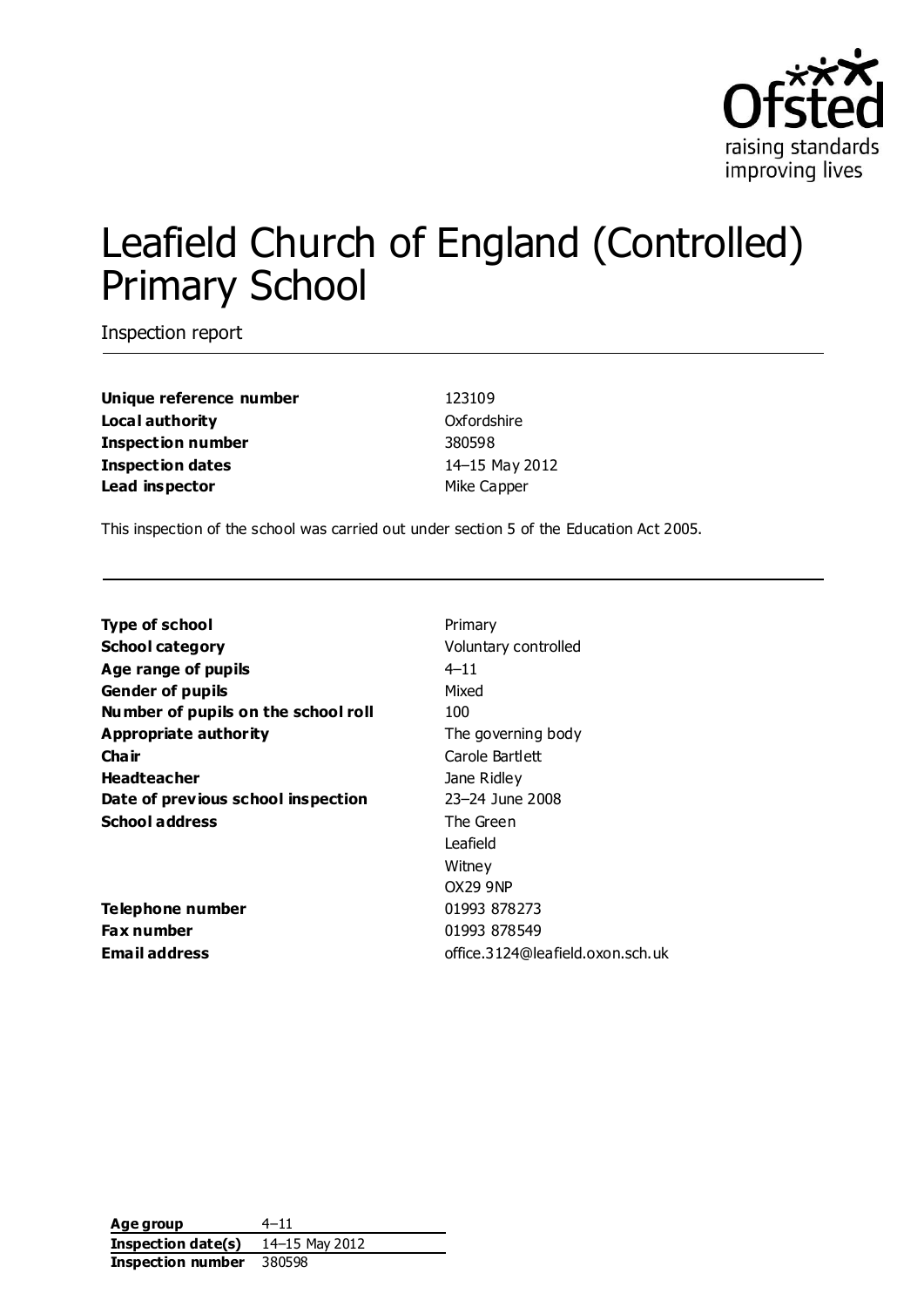

You can use Parent View to give Ofsted your opinion on your child's school. Ofsted will use the information parents and carers provide when deciding which schools to inspect and when.

You can also use Parent View to find out what other parents and carers think about schools in England. You can visit www.parentview.ofsted.gov.uk, or look for the link on the main Ofsted website: www.ofsted.gov.uk

The Office for Standards in Education, Children's Services and Skills (Ofsted) regulates and inspects to achieve excellence in the care of children and young people, and in education and skills for learners of all ages. It regulates and inspects childcare and children's social care, and inspects the Children and Family Court Advisory Support Service (Cafcass), schools, colleges, initial teacher training, work-based learning and skills training, adult and community learning, and education and training in prisons and other secure establishments. It assesses council children's services, and inspects services for looked after children, safeguarding and child protection.

Further copies of this report are obtainable from the school. Under the Education Act 2005, the school must provide a copy of this report free of charge to certain categories of people. A charge not exceeding the full cost of reproduction may be made for any other copies supplied.

If you would like a copy of this document in a different format, such as large print or Braille, please telephone 0300 123 4234, or email enquiries@ofsted.gov.uk.

You may copy all or parts of this document for non-commercial educational purposes, as long as you give details of the source and date of publication and do not alter the information in any way.

To receive regular email alerts about new publications, including survey reports and school inspection reports, please visit our website and go to 'Subscribe'.

Piccadilly Gate Store St **Manchester** M1 2WD

T: 0300 123 4234 Textphone: 0161 618 8524 E: enquiries@ofsted.gov.uk W: www.ofsted.gov.uk



© Crown copyright 2012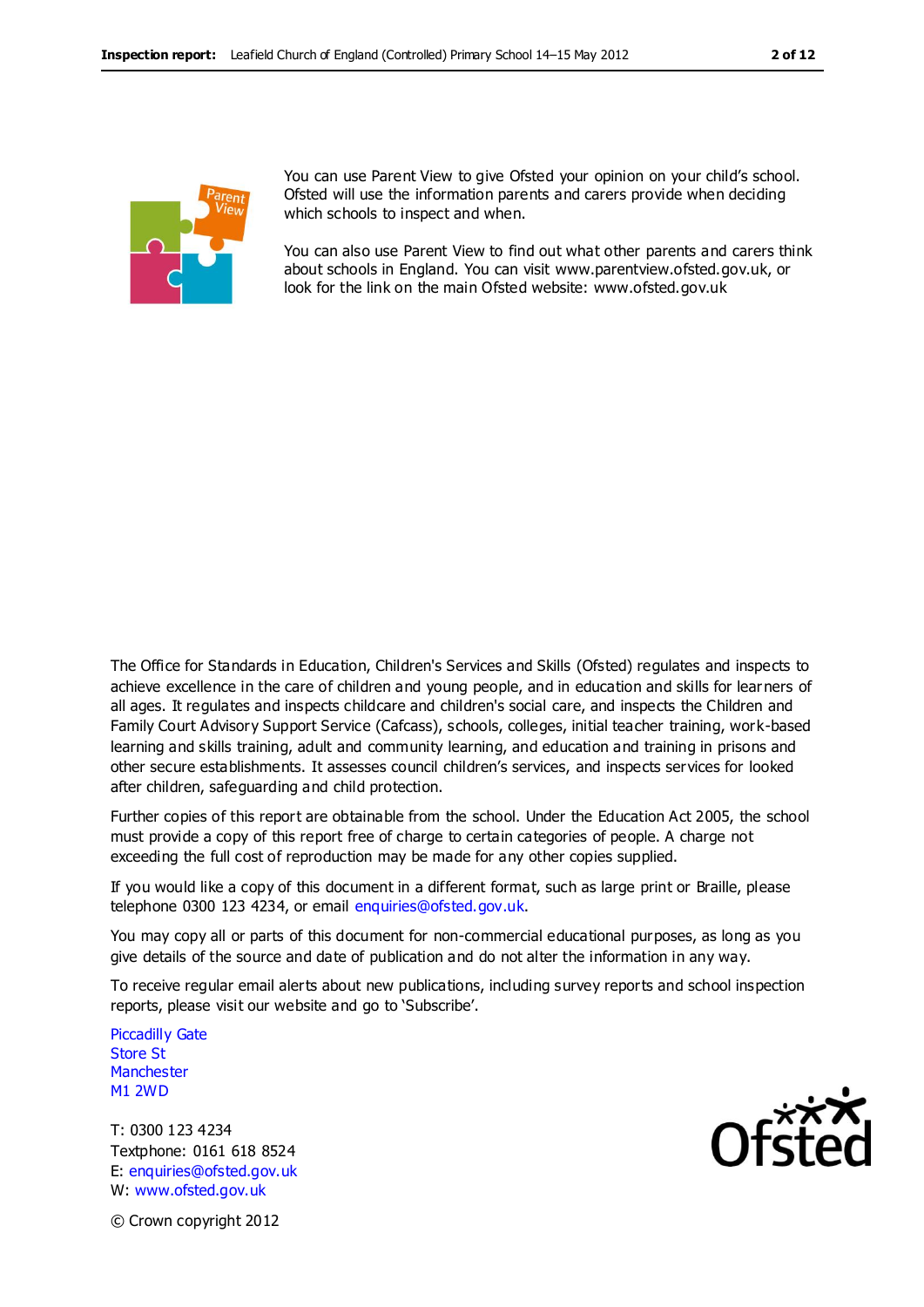### **Introduction**

Inspection team

Mike Capper **Additional Inspector** 

This inspection was carried out with two days' notice. The inspector observed 10 lessons taught by four teachers. Discussions were held with parents and carers at the start of the school day, and with members of the governing body, staff and groups of pupils. The inspector took account of the responses to the online Parent View survey in planning the inspection, observed the school's work and looked at school documentation, including teachers' planning, assessment information, safeguarding policies and samples of pupils' work. The inspector analysed 42 questionnaires from parents and carers.

### **Information about the school**

Most pupils come to this smaller than average-sized village primary school from the local community but some travel from other local communities. The proportion of pupils known to be eligible for free school meals is below average. The vast majority of the pupils are of White British heritage. The proportion of disabled pupils and those with special educational needs who are supported at school action plus or who have a statement of special educational needs is below average. Children in the Early Years Foundation Stage are taught in a single-age Reception class. The school meets the government's current floor standards, which set the minimum expectations for pupils' attainment and progress. The small breakfast club that runs each morning is managed by the governing body. Since the last inspection, a new headteacher has been appointed and took up post in September 2010.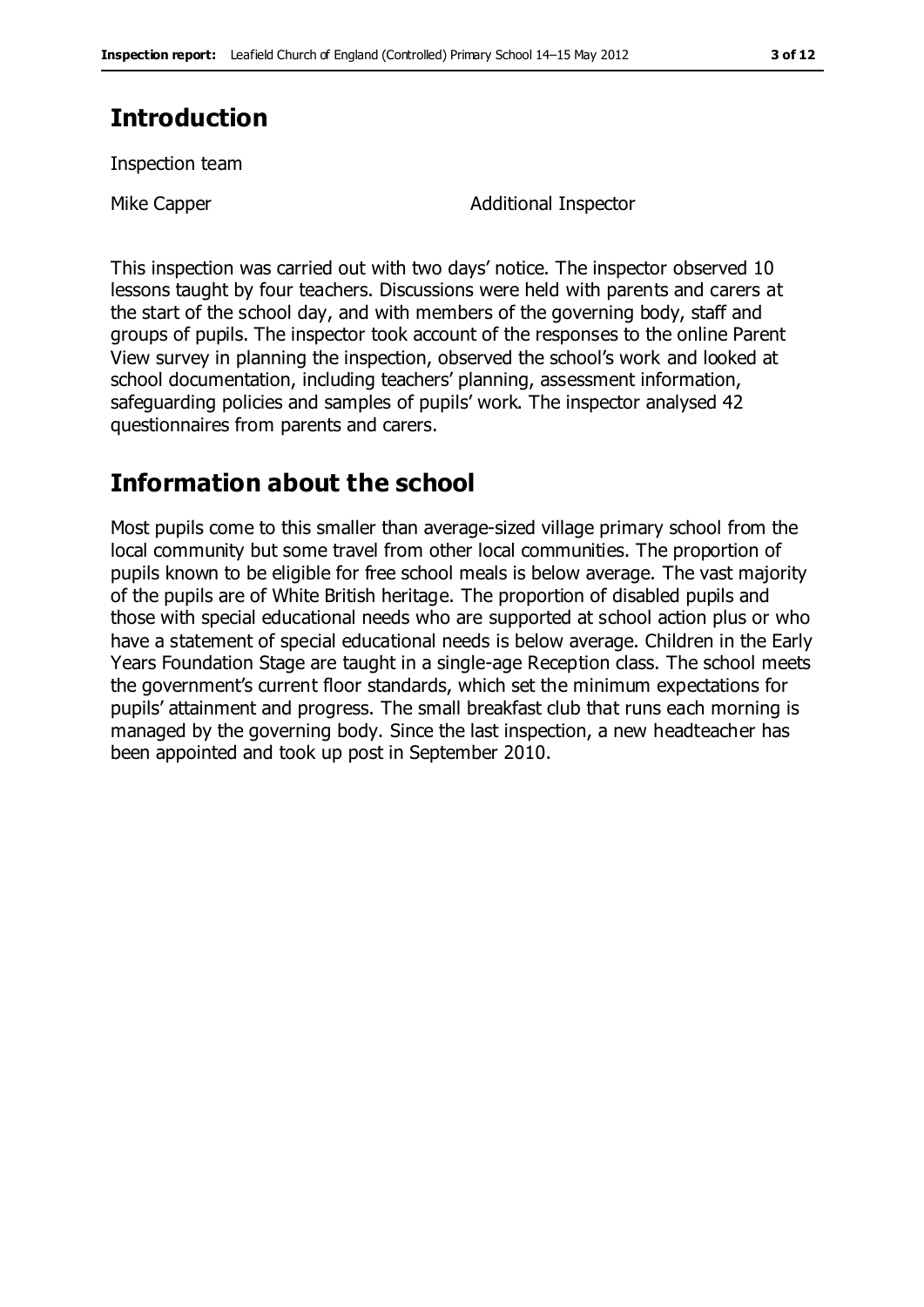### **Inspection judgements**

| <b>Overall effectiveness</b>     |  |
|----------------------------------|--|
|                                  |  |
| <b>Achievement of pupils</b>     |  |
| <b>Quality of teaching</b>       |  |
| Behaviour and safety of pupils   |  |
| <b>Leadership and management</b> |  |

### **Key findings**

- This is a satisfactory school. The relatively new headteacher has acted decisively to tackle a decline in pupils' progress that began to emerge shortly after the previous inspection. The school is not yet good because pupils' progress is still uneven. Leaders have improved teaching, but guidance to teachers has not been followed through rigorously enough to ensure sufficient improvement in Key Stage 1, where teaching does not always meet pupils' differing needs. Schools whose overall effectiveness is judged satisfactory may receive a monitoring visit by an Ofsted inspector before their next section 5 inspection.
- Pupils' achievement is satisfactory. Children get off to a good start in the Early Years Foundation Stage. In Key Stage 1, progress is satisfactory rather than good. Progress picks up and is good in Key Stage 2. Pupils' attainment by the end of Year 6 is rising and is above average in the current year.
- $\blacksquare$  Teaching is satisfactory overall, but in Key Stage 1 it is sometimes dull and it does not always take enough account of what pupils already know so that they are fully challenged. In contrast, in the Early Years Foundation Stage and in Key Stage 2, teachers plan interesting activities, ensuring that pupils are excited by their learning. Across the school, pupils' handwriting improves relatively slowly because skills are not always taught systematically enough.
- Behaviour and safety are good. Pupils enjoy school, behave sensibly and feel safe. They have positive attitudes towards learning and are keen to do their best in lessons.
- The management of performance and the leadership of teaching are satisfactory. Leaders are doing the right things to move things forward more quickly and have already successfully improved progress in Key Stage 2. There have been many initiatives in Key Stage 1 but not all have been sustained over time so that they are raising achievement quickly.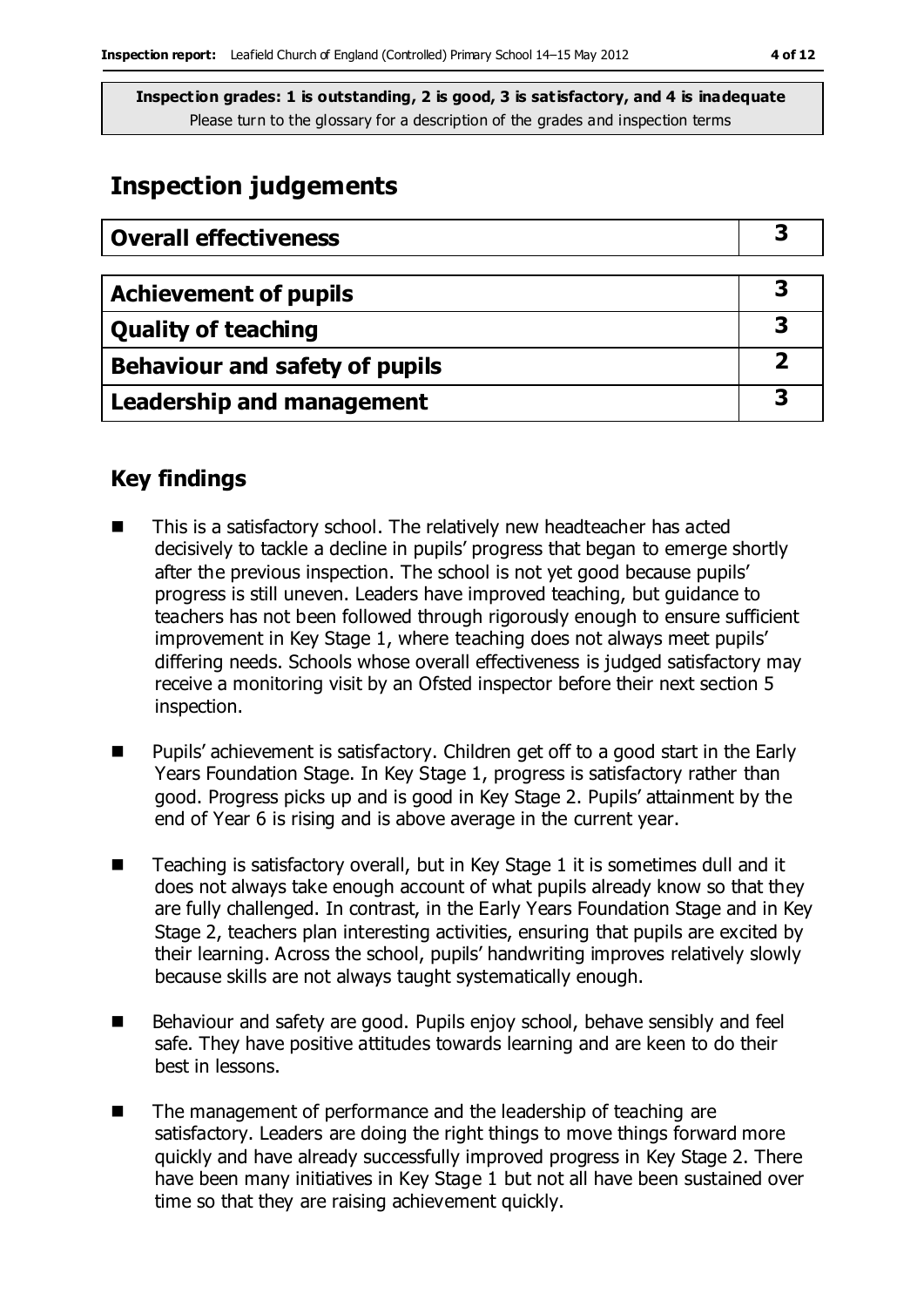### **What does the school need to do to improve further?**

- $\blacksquare$  By December 2012, improve pupils' progress and the quality of teaching, particularly in Key Stage 1 by:
	- ensuring that work is consistently pitched at the right level for all pupils ensuring that all lessons inspire and enthuse pupils.
- By December 2012, strengthen the impact of leadership and management by ensuring that leaders at all levels are rigorously checking that initiatives are improving learning for pupils and that improvements in teaching are being maintained over time.
- By April 2013, improve pupils' handwriting by introducing a more systematic approach to how these skills are taught across the school.

### **Main report**

#### **Achievement of pupils**

When children start school, most are working at the levels expected for their age. Although their attainment is above average by the end of Year 6, progress in lessons is variable across the school and consequently pupils' achievement is satisfactory.

Pupils' progress in lessons, although satisfactory, is slower in Key Stage 1 than elsewhere in the school, confirming the views of some parents and carers. In lessons at this stage, pupils are enthusiastic, but sometimes the pace of learning is not as quick as it could be. For example, in a literacy lesson, most pupils enjoyed writing about Victorian artefacts, but a few of the most able pupils were not challenged well enough and so their progress slowed.

Parents and carers say that their children make good progress in the Early Years Foundation Stage and in Key Stage 2. This is confirmed by inspection findings. Attainment by the end of the Early Years Foundation Stage is rising and is now consistently above average. Children and pupils in the Reception class and Years 3 to 6 typically show interest and enthusiasm. For example, in the Reception class, children worked with great excitement and showed genuine curiosity as they wrote about life in Italy. Their writing skills improved quickly because they were guided well by adults and learning was made purposeful as it was linked to a topic, 'All Around the World'. In a numeracy lesson in Years 5 and 6, pupils were fully engaged in their learning and made rapid progress in improving their knowledge of data-handling as they explored different ways to present information. Pupils were expected to think like mathematicians and at the end of the lesson keenly shared their ideas with each other, showing a good understanding of what they had learnt.

Pupils' attainment in reading is broadly average by the end of Year 2. This represents satisfactory progress from pupils' average starting points. In contrast, progress in reading in the rest of the school is good. Phonics (letter sounds) teaching in the Early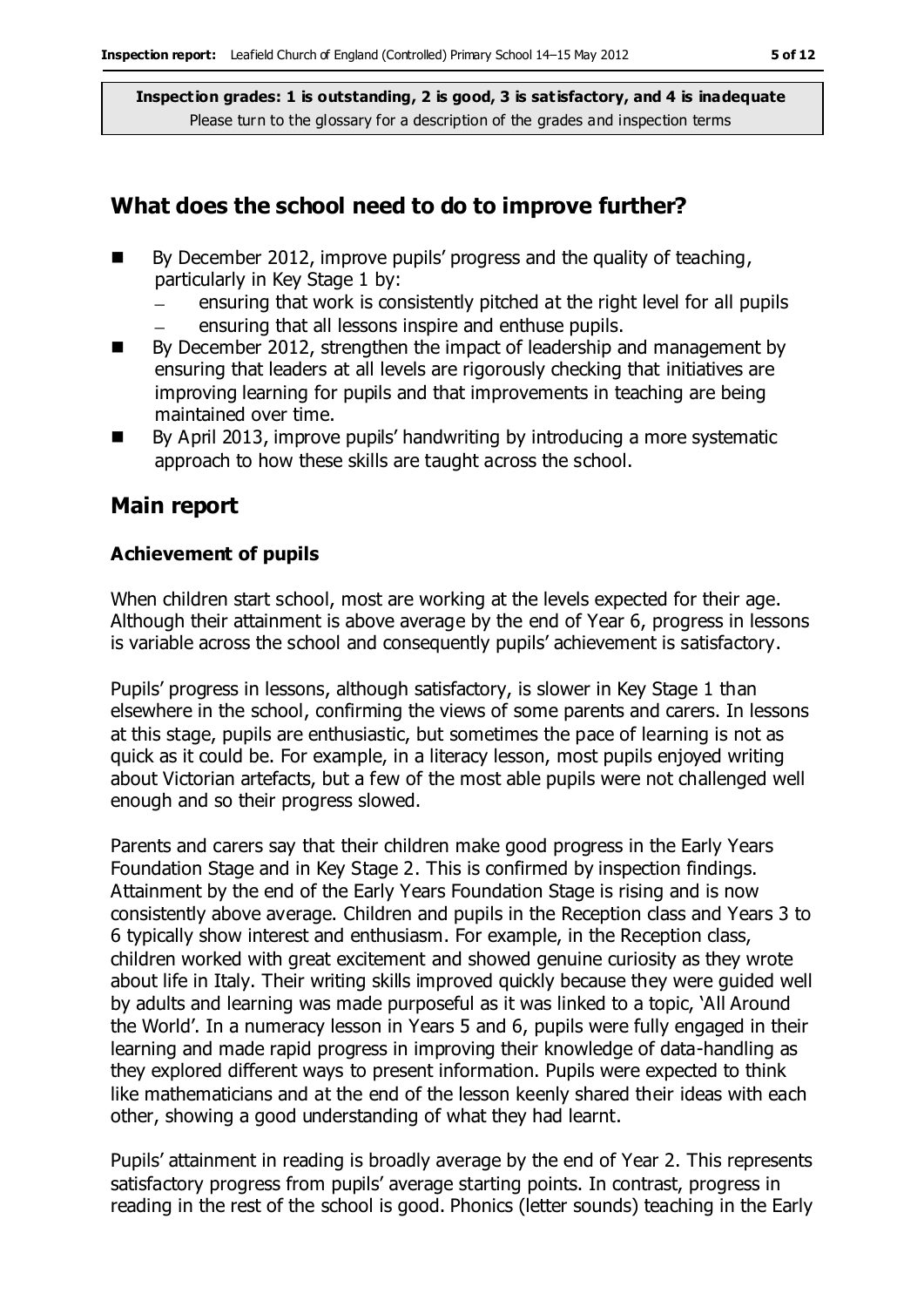Years Foundation Stage is particularly effective at helping to develop early reading skills. The good progress seen in reading in Key Stage 2 and pupils' above average attainment by the end of Year 6 are demonstrated by the high number reaching the higher levels in national testing.

All groups, including boys and girls, make similar progress within lessons. The progress of pupils with disabilities and those with special educational needs is variable across the school. In the Early Years Foundation and Key Stage 2, carefully planned support from teachers and teaching assistants means that they are able to participate fully in activities and to make good progress. In Key Stage 1, work does not always build well enough on prior learning, making progress satisfactory rather than good.

In Key Stage 2, and especially in Years 5 and 6, pupils who are in danger of falling behind are given effective additional support that enables them to catch up successfully with their peers by the time they leave the school.

### **Quality of teaching**

Most parents and carers feel that the quality of teaching is good, although some have concerns about provision in Key Stage 1. Parents and carers are right to identify strengths in the ways that teachers encourage a love of learning. The inspection found that although there is much good teaching, there are inconsistencies in the quality of teaching across the school.

Teachers make good use of modern technology such as a 'visualiser' to help to share pupils' work and to introduce new topics. Teaching successfully promotes the pupils' spiritual and cultural growth as well as the development of moral and social values such as respect, kindness and trust. Pupils who have them find their 'Learning Journeys' (target books) helpful and say that since they were introduced they are much clearer about the next steps in their learning. There are inconsistencies in the quality of teachers' marking, and sometimes there is too little guidance on the steps that pupils need to take to improve. The development of handwriting skills is promoted satisfactorily but it is sometimes not mapped out clearly enough in curriculum planning so that pupils are taught systematically.

While teaching in Key Stage 1 is generally satisfactory, some teaching at this stage is not as effective at providing work that meets all pupils' differing needs. At this key stage, lessons occasionally lack inspiration and work is sometimes too hard or too easy for some pupils. Disabled pupils and those with special educational needs participate fully in lessons, but progress is inconsistent because sometimes insufficient account is taken of their widely varying starting points.

In the Early Years Foundation Stage and Key Stage 2, where teaching is mostly good, teachers and adults work together extremely effectively to plan exciting activities that are well matched to differing needs, including for disabled pupils and those with special educational needs. Reading skills are taught well and pupils are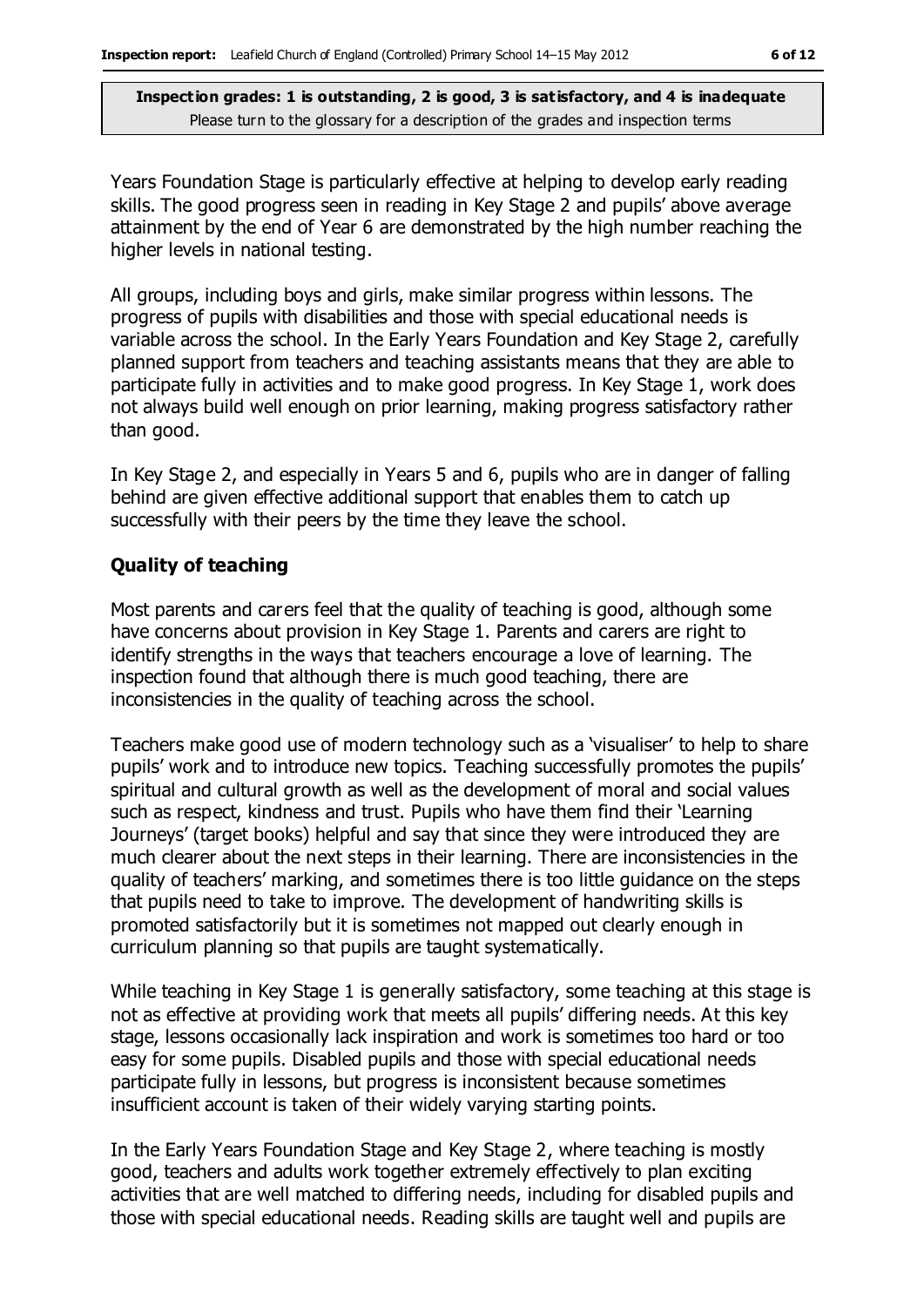inspired to do their best. For example, in a literacy lesson in Years 3 and 4, there was a buzz of excitement as pupils planned out their stories, rewriting 'Little Red Riding Hood' in an Egyptian setting. The lesson was well structured and learning was enjoyable.

Curriculum planning successfully supports the development of basic skills in the Early Years Foundation Stage and Key Stage 2, but is less effective in Key Stage 1, where it does not always do enough to ensure that work is fully engaging pupils.

#### **Behaviour and safety of pupils**

The inspector found that pupils' behaviour is typically good and that pupils thoroughly enjoy school. This confirms the views of most parents and carers, who feel that their children behave well and are kept safe. Pupils also think that behaviour is good.

Pupils are friendly, polite and courteous. In most lessons, they provide each other with good support and encouragement and they try hard. As one pupil said, 'If we do our best, we will learn quickly.' In the Early Years Foundation Stage, children are responsive, well motivated and very keen to take the initiative in their learning. Pupils' positive attitudes ensure that time is rarely wasted in lessons, although some pupils lose concentration and become fidgety when teaching is mundane. Pupils enjoy the breakfast club and it is a delight to see older and younger pupils get on together so well at these times.

The school has effective systems for promoting good behaviour and these are well understood by pupils and staff. Pupils feel free from all kinds of bullying, including cyber-bullying and 'name-calling'. They feel that they can talk to their friends or a teacher if they have any worries. Pupils with identified behavioural difficulties are supported sensitively and improve their social skills. For example, one explained how the nurture group has helped him to feel more settled at school.

#### **Leadership and management**

Leaders, including the governing body, demonstrate they have the capacity to improve the school through the successful actions they have already taken to improve provision and to tackle the falling attainment and pockets of underachievement that were evident when the headteacher first took up the post in September 2010. The headteacher responded quickly to these issues and the school's initiatives have had a positive effect on pupils' learning, especially in Key Stage 2, where attainment is rising quickly. Areas identified for development at the previous inspection have also been tackled successfully and strengths in the Early Years Foundation Stage and in pupils' behaviour and safety have been built on. The headteacher has greatly improved the use of performance data so that the school is able to respond more quickly to potential dips in pupils' attainment. For example, a recent and successful focus on problem-solving in mathematics in Key Stage 2 arose from an analysis of test results.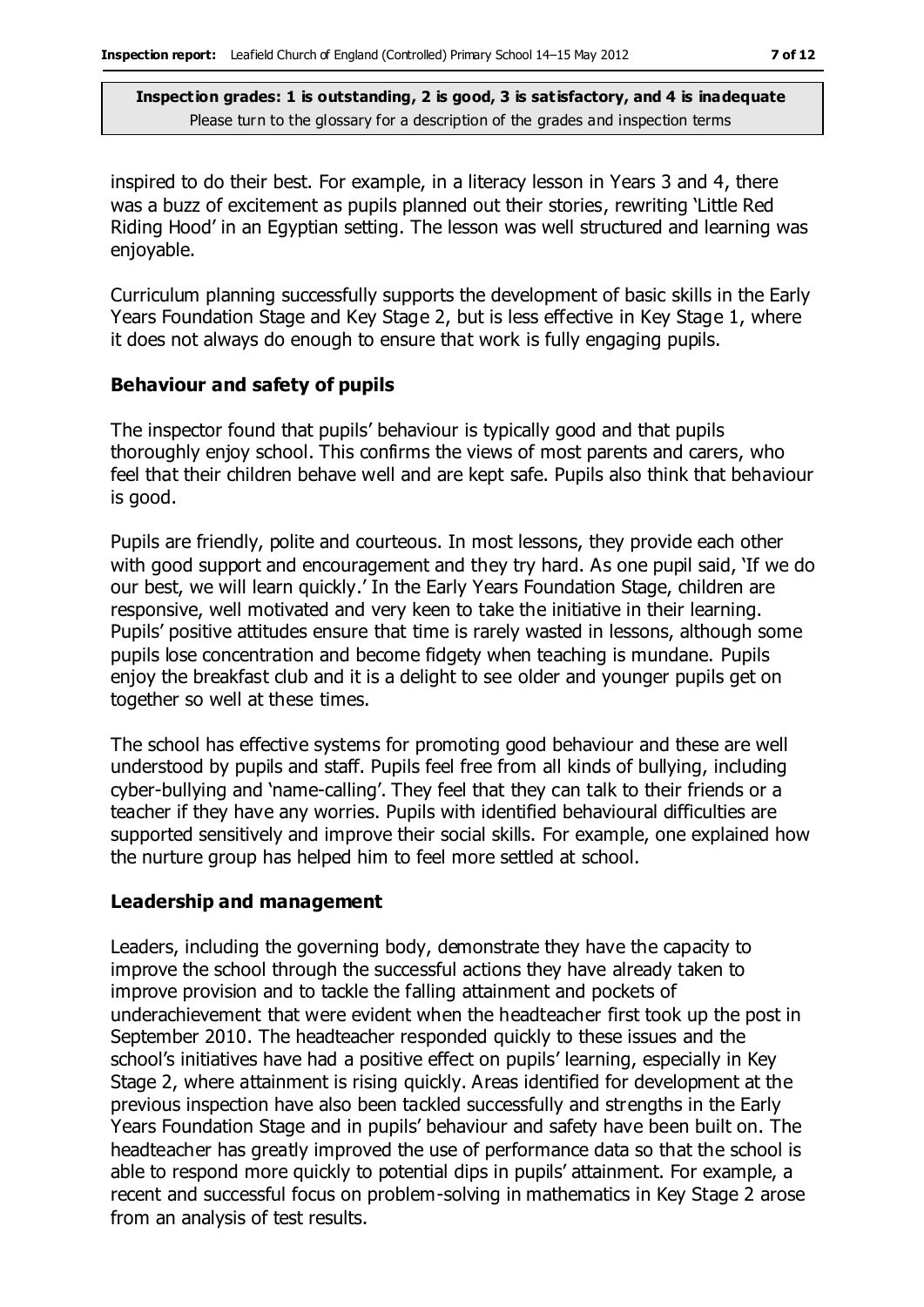Self-evaluation is accurate and the school's development planning is aimed at the correct priorities. Teachers' performance management and the judicious use of training courses have helped to improve teaching. The headteacher is doing the right things to iron out the remaining inconsistencies in teaching but leaders at all levels, including middle managers, have not recently checked every initiative so that they can be certain that improvements are being sustained over time, particularly in Key Stage 1.

The governing body is kept well informed by the headteacher and this is helping its members to provide increasingly good challenge and support to the school. They are very diligent in ensuring that safeguarding arrangements meet statutory requirements.

Equal opportunities are promoted and discrimination tackled competently. Pupils from different backgrounds are supported and encouraged equally. They are included well socially, and the school is working appropriately to eliminate unevenness in learning and progress between classes by providing further staff coaching and training as required.

The curriculum is broad and balanced, and ensures that pupils' spiritual, moral, social and cultural development is promoted well. Pupils enjoy taking part in assembles, and activities such as the school council and eco-group help them to develop a good understanding of how to take responsibility.

The school engages well with parents and carers. Most are very positive about its work, especially recent improvements, with one summing up the views of many by writing, 'The changes the headteacher has brought to the school have been beneficial and well received.'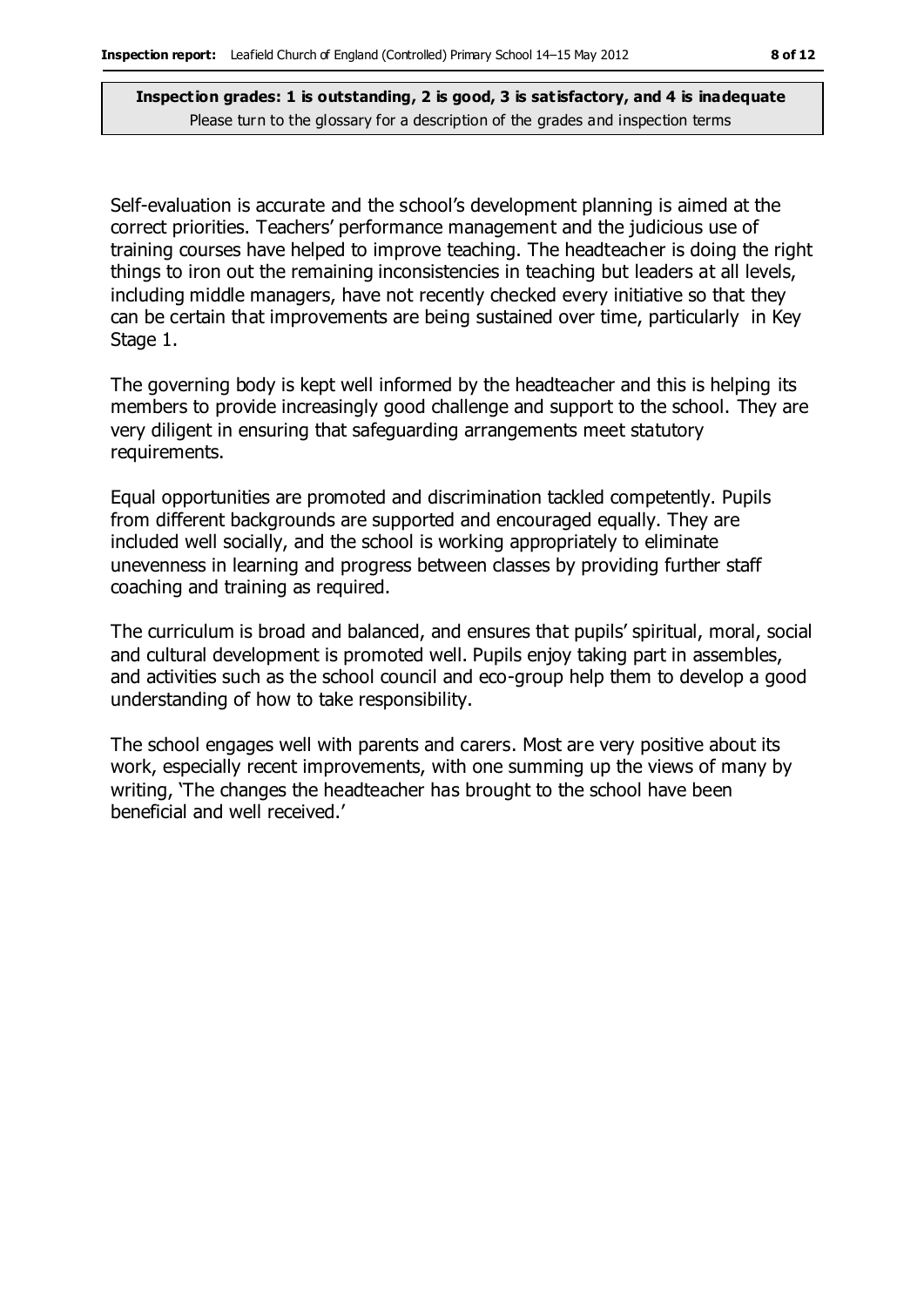## **Glossary**

### **What inspection judgements mean**

| Grade   | <b>Judgement</b> | <b>Description</b>                                            |
|---------|------------------|---------------------------------------------------------------|
| Grade 1 | Outstanding      | These features are highly effective. An outstanding           |
|         |                  | school provides exceptionally well for all its pupils' needs. |
| Grade 2 | Good             | These are very positive features of a school. A school        |
|         |                  | that is good is serving its pupils well.                      |
| Grade 3 | Satisfactory     | These features are of reasonable quality. A satisfactory      |
|         |                  | school is providing adequately for its pupils.                |
| Grade 4 | Inadequate       | These features are not of an acceptable standard. An          |
|         |                  | inadequate school needs to make significant                   |
|         |                  | improvement in order to meet the needs of its pupils.         |
|         |                  | Ofsted inspectors will make further visits until it           |
|         |                  | improves.                                                     |

### **Overall effectiveness of schools**

|                       | Overall effectiveness judgement (percentage of schools) |      |                     |                   |
|-----------------------|---------------------------------------------------------|------|---------------------|-------------------|
| <b>Type of school</b> | <b>Outstanding</b>                                      | Good | <b>Satisfactory</b> | <b>Inadequate</b> |
| Nursery schools       | 54                                                      | 42   |                     |                   |
| Primary schools       | 14                                                      | 49   | 32                  |                   |
| Secondary             | 20                                                      | 39   | 34                  |                   |
| schools               |                                                         |      |                     |                   |
| Special schools       | 33                                                      | 45   | 20                  |                   |
| Pupil referral        |                                                         | 55   | 28                  |                   |
| units                 |                                                         |      |                     |                   |
| All schools           | 16                                                      | 47   | 31                  |                   |

New school inspection arrangements have been introduced from 1 January 2012. This means that inspectors make judgements that were not made previously.

The data in the table above are for the period 1 September to 31 December 2011 and represent judgements that were made under the school inspection arrangements that were introduced on 1 September 2009. These data are consistent with the latest published official statistics about maintained school inspection outcomes (see www.ofsted.gov.uk).

The sample of schools inspected during 2010/11 was not representative of all schools nationally, as weaker schools are inspected more frequently than good or outstanding schools.

Primary schools include primary academy converters. Secondary schools include secondary academy converters, sponsor-led academies and city technology colleges. Special schools include special academy converters and non-maintained special schools.

Percentages are rounded and do not always add exactly to 100.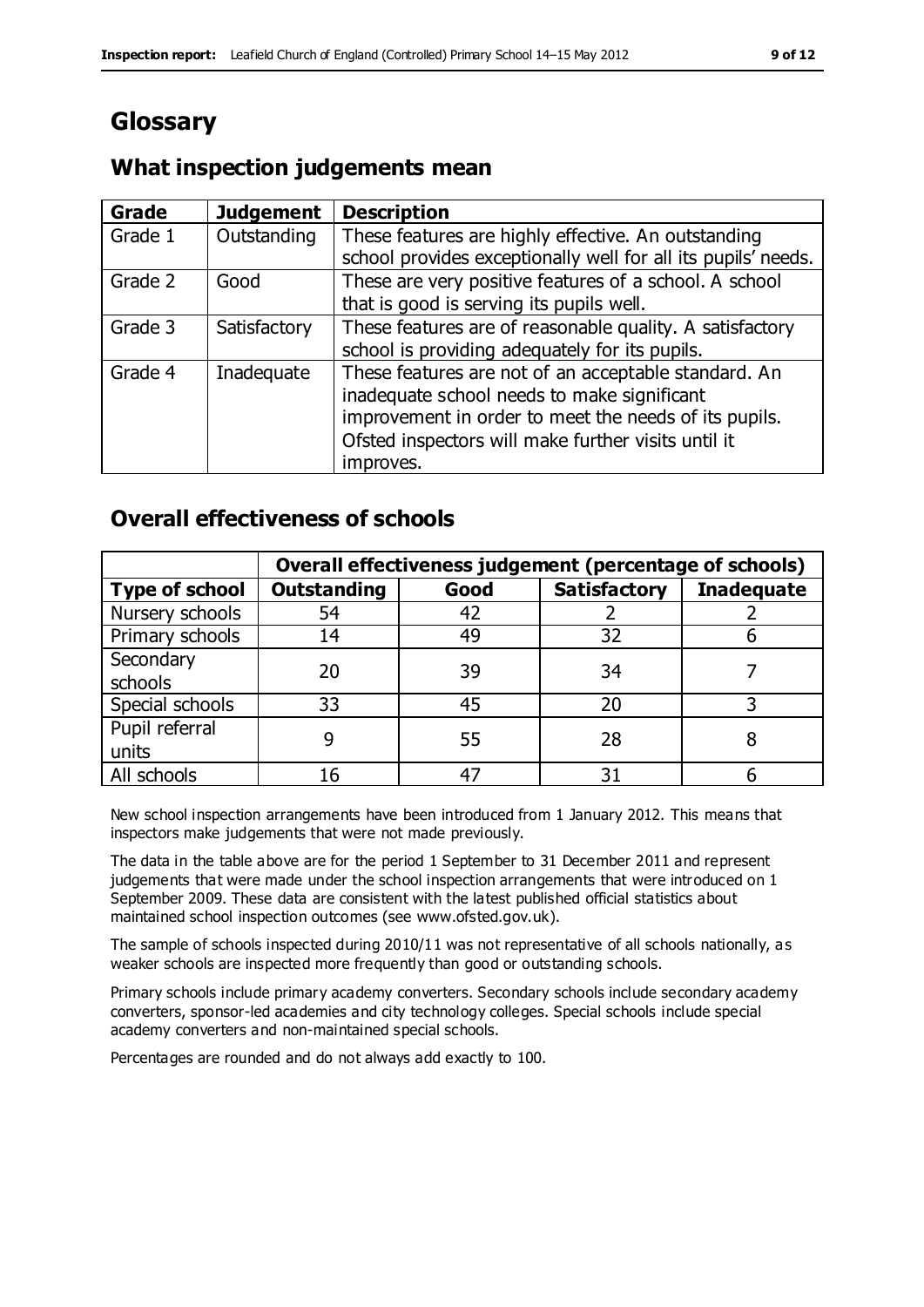## **Common terminology used by inspectors**

| Achievement:               | the progress and success of a pupil in their<br>learning and development taking account of their<br>attainment.                                                                                                        |
|----------------------------|------------------------------------------------------------------------------------------------------------------------------------------------------------------------------------------------------------------------|
| Attainment:                | the standard of the pupils' work shown by test and<br>examination results and in lessons.                                                                                                                              |
| Attendance                 | the regular attendance of pupils at school and in<br>lessons, taking into account the school's efforts to<br>encourage good attendance.                                                                                |
| Behaviour                  | how well pupils behave in lessons, with emphasis<br>on their attitude to learning. Pupils' punctuality to<br>lessons and their conduct around the school.                                                              |
| Capacity to improve:       | the proven ability of the school to continue<br>improving based on its self-evaluation and what<br>the school has accomplished so far and on the<br>quality of its systems to maintain improvement.                    |
| Floor standards            | the national minimum expectation of attainment<br>and progression measures.                                                                                                                                            |
| Leadership and management: | the contribution of all the staff with responsibilities,<br>not just the governors and headteacher, to<br>identifying priorities, directing and motivating staff<br>and running the school.                            |
| Learning:                  | how well pupils acquire knowledge, develop their<br>understanding, learn and practise skills and are<br>developing their competence as learners.                                                                       |
| Overall effectiveness:     | inspectors form a judgement on a school's overall<br>effectiveness based on the findings from their<br>inspection of the school.                                                                                       |
| Progress:                  | the rate at which pupils are learning in lessons and<br>over longer periods of time. It is often measured<br>by comparing the pupils' attainment at the end of a<br>key stage with their attainment when they started. |
| Safety                     | how safe pupils are in school, including in lessons;<br>and their understanding of risks. Pupils' freedom<br>from bullying and harassment. How well the school<br>promotes safety, for example e-learning.             |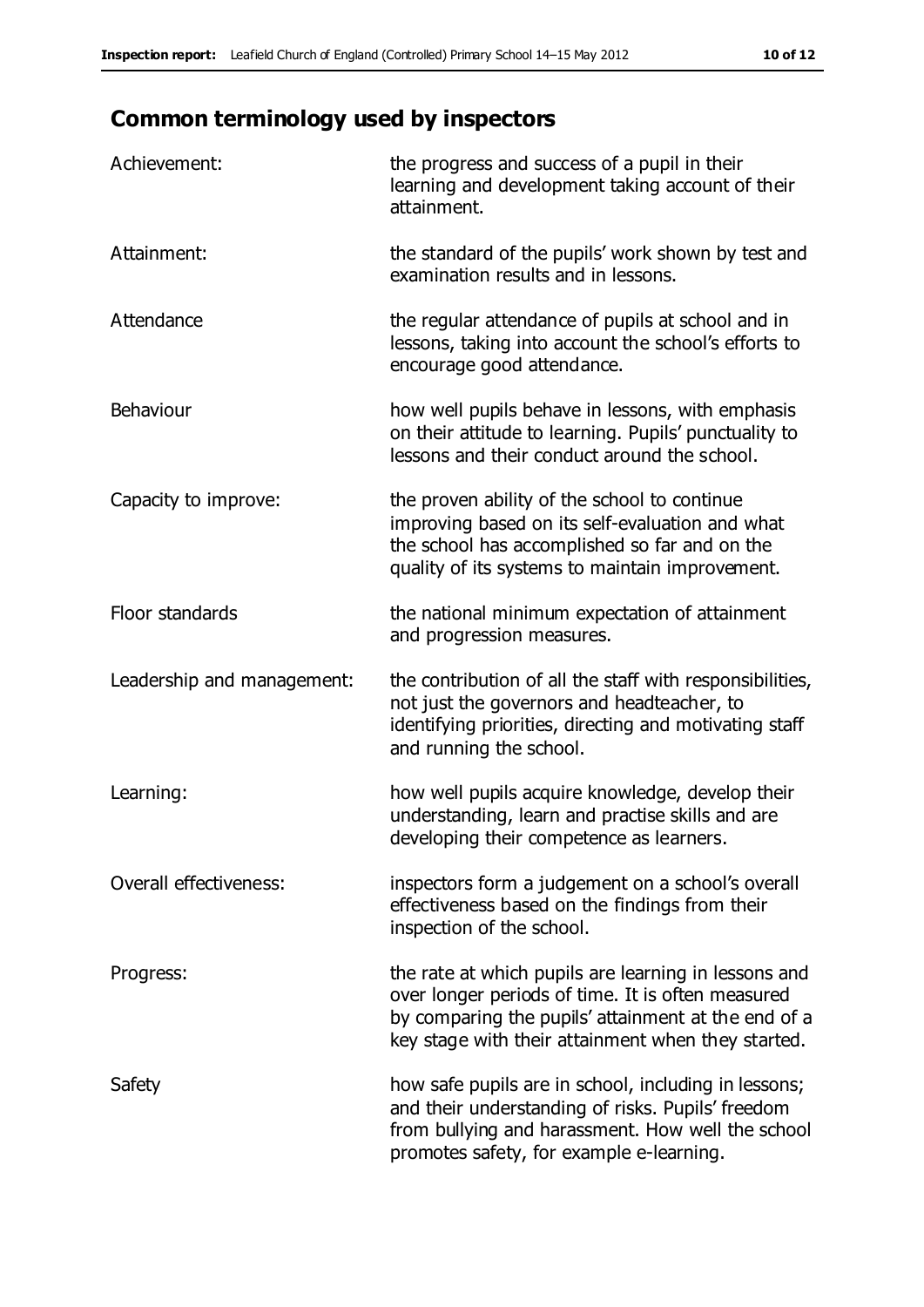#### **This letter is provided for the school, parents and carers to share with their children. It describes Ofsted's main findings from the inspection of their school.**

16 May 2012

Dear Pupils

### **Inspection of Leafield Church of England (Controlled) Primary School, Witney OX29 9NP**

Thank you for being so welcoming and helpful when I visited your school. I enjoyed talking to you about your work and hearing some of you read. I found that your school is providing a satisfactory education. This means that it does some things well, but there are also some areas for improvement.

#### **Here are some of the things I liked most**

- You make good progress in the Reception class and in Years 3 to 6, where you are taught well.
- You said in discussions and in the questionnaire that you enjoy school, and this was confirmed by the many happy faces that I saw in lessons.
- $\blacksquare$  I could see that behaviour is good most of the time and you keenly take responsibility. I was very impressed by the work of the school council and the way that councillors have helped to improve lunchtimes.
- You are kept safe and take good care of each other. All adults in school are caring, and they give you suitable help if you have worries.
- $\blacksquare$  The school provides lots of interesting activities for you to take part in. The lunchtime 'construction' club looked great fun!

The school's leaders are doing the right things to move it forward and are clear about what is not yet good enough. They know there is not enough good teaching in Years 1 and 2, and so your progress overall is satisfactory rather than good.

#### **What I have asked your school to do now**

- Make sure you are always challenged well in all lessons and check that lessons are always exciting and enjoyable so that you all make equally good progress.
- Give teachers more help so that lessons are always at least good, and check that this is maintained over time.
- **IMPROVE 1988** Improve your handwriting by teaching skills more systematically. You can help too by making sure that you always write as neatly as possible.

Yours sincerely

Mike Capper Lead inspector